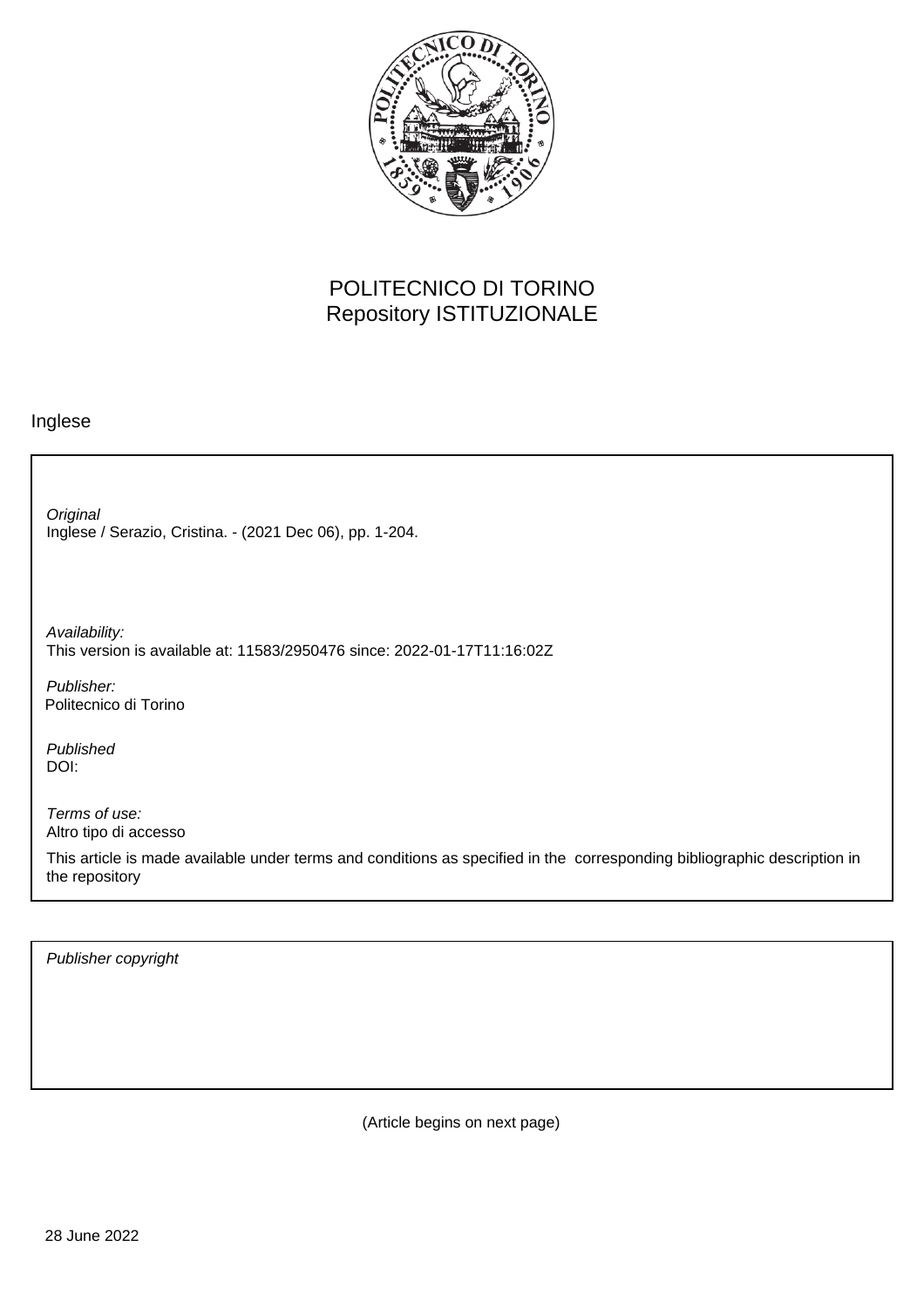## **Application of Virtual Element Methods for geomechanical assessment of fluid storage in deep geological formations**

Cristina Serazio

Renewable sources are considered key to decarbonize energy systems and reduce dependency on fossil fuels. However, despite the availability of solar energy and wind power, technologies relying on these sources are not fully viable yet due to their unstable and intermittent nature. Therefore, solutions to match the high-frequency variation of renewable energy production with the electricity demand are fundamental for energy transition. In this view, large-scale energy storage can provide means for balancing supply and demand, increasing energy security, promoting a better management of the grid and allowing convergence towards a low carbon economy. To this end, chemical storage is currently under investigation. Chemical storage implies transforming electrical power into chemical energy in the form of H2. One way to ensure large-scale storage of chemical energy is to use the storage capacity of deep geological formations. Furthermore, long-term CO2 underground storage is regarded as an essential mitigation option to reduce greenhouse gases in the atmosphere and contrast climate change. Temporary underground storage is also envisioned, as a strategy to efficiently match the quantity of captured CO2 and the quantity of CO2 that can be transformed CO2 into value-added fuels and chemicals. Thus it is evident that underground storage systems can play a fundamental role in the transition to a more sustainable energy future.

The goal of this research was to apply the recently formalized Virtual Element Method (VEM) to build 3D geomechanical models and address the safety issues associated to fluid storage in deep geological formations, namely rock integrity and compaction/expansion due to fluid withdrawal/injection causing ground level subsidence/rebound. The advantage of using VEM mainly resides in their versatility to reproduce complex geometries while maintaining a certain computational "simplicity" without losing solution accuracy.

The development of the project required that knowledge and skills on numerical analysis were merged with competences and experience gained on fluid storage in underground formations. The main tasks were (1) the validation of the 3D VEM library (*GeDim+VemElast*) developed for the solution of boundary differential problems that describe the stress-strain behavior of deep formations subject to underground storage operation in the linear-elastic-domain; (2) the integration of stratigraphic and fault surfaces deriving from seismic interpretation within the tetrahedral discretization process of the investigated geological volumes, which was achieved by developing and implementing an effective triangulation algorithm implemented; (3) the grid construction using simplexes (tetrahedral cells), which also represented the preparatory step for the construction of generic polyhedral grids obtained through gluing algorithms.

The libraries necessary to generate the models were coded in an opensource environment (*QTCreator + CMake + MinGW*) and integrated in a unitary product which support the crosscompiling between MS Windows and GNU/Linux. Extensive validation tests of the new model to calculate compaction/expansion due to fluid withdrawal/injection and corresponding ground level subsidence/rebound in the linear-elastic domain were performed. First simplified cases were